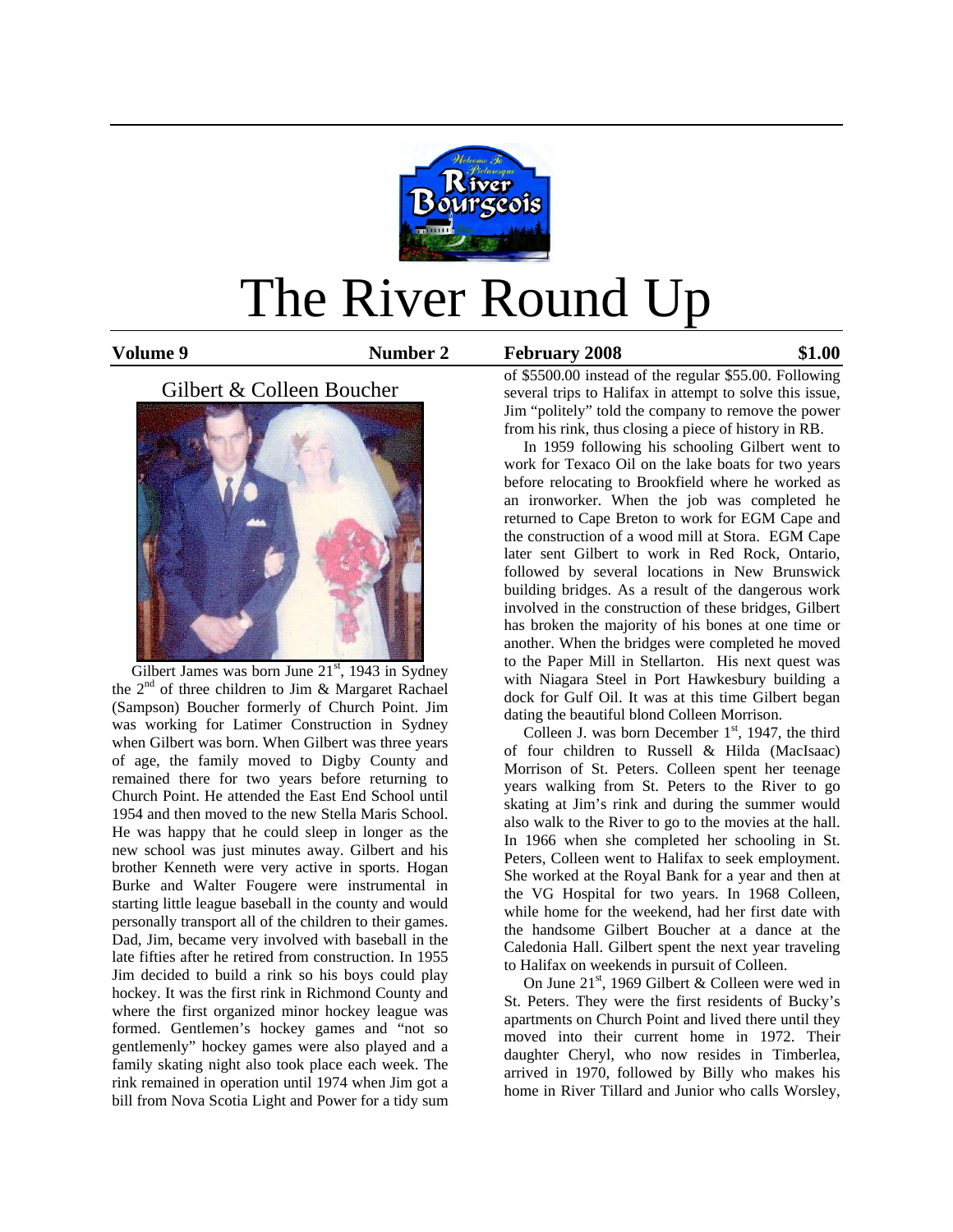Alberta his home. They also have five grandchildren Brittany, Matthew, Madison, Brandon and Breanne.

 While their home was under construction, Gilbert was working in Labrador City (yes he changed jobs again) so Colleen went to work doing the finishing work on the house. She hauled wheelbarrows of gravel to finish the basement and started carpeting and painting the house. She also worked on the research program for the RB Museum and for Terry Sampson's Fruit & Vegetable Stand in St. Peters. In 1987 she got her fishing license and has been fishing ever since. Colleen and son Billy lobster fish in the spring followed by sea urchin fishing. Work begins at 3 am and many days it ends at 6 pm; seven days a week.

 Meanwhile, Gilbert left Labrador City when the job was completed and went to work at the heavy water plant in Glace Bay. In 1975 he had a major accident there that resulted in a disc being removed from his back and a bone fusion. He returned home to recuperate and was offered a position as building inspector for the County of Richmond where he remained until 1990. Two major heart attacks was the foundation for Gilbert's long and industrious career to come to an end. These days Colleen enjoys bingo and tole painting while Gilbert claims he does nothing except aggravate Colleen by spending too much time talking to people in the mall when she is attempting to get her shopping completed. Colleen & Gilbert the people of River Bourgeois wish you many years of health and happiness. *Sharon Chilvers* 

Children's Christmas Mass



 On Christmas Eve, Father MacDow celebrated the children's Mass. The following played out the Nativity Scene: *Joseph* (Daniel Allan); *Mary* (Yasmine Burke); *Star bearer* Kerstin Landry; *Angels***:** Haley Martens, Emily Poaps, Brenna Cunningham, Meagan Martens, Sarah Gibson, Angeliana & Julianna Smith; *Kings*: Jeffery Martin, Christen MacDonald & Alex Poaps; *Shepherds***:** Cameron MacDonald, Dale Burke, Daniel King & Nicolas Beaulieu; *Narrator:* Brandon LaFantaise;

*Choir:* Melanie Poaps, Taylor Allan, Chelsey Dakai, Haley Sampson, Julia Burke, Grant Sampson, Ricky Martens, Adam Sampson, Dylan Abbott, Colton Burke & Emma Landry. Pam & Gerard Sampson were choir leaders; Maria Dewolfe, Linda Burke & Paula LaFantaise were in charge of producing and Katie Beaulieu was altar server.

 The congregation appreciated how much time the volunteers & children put into this beautiful service.

#### Where are they now?



*Sister Helen Burke* 

 I was born a big fat brown-eyed baby on the Southside on August  $17<sup>th</sup>$ , 1942. My parents were Clara (Fougere) & Harry Burke. I was the eighth of a large family. Yvonne, Eva, Ennis, Leonard, Dorothy, Arthur (who died in 1994), Lillian and ... here I come #8-Helen, Raymond, Martin & Albert. I quit school at sweet sixteen and two months later at age seventeen I entered the Convent of "Les Filles de Jesus" (The daughters of Jesus) in Moncton. The congregation was founded in Brittany, France in 1834. For eight months I was a postulant, then a novice for two years and at that time I took the name Sister Emmeline Marie. In later years we had a choice of reverting back to our original name. On May  $12<sup>th</sup>$ , 1962, I made my first vows of poverty, chastity and obedience. In 1967 I went with other sisters to Trois Rivieres, Quebec for a year of spiritual preparation for my final vows that I made in June 1968. In 1969 we were no longer required to wear our habit and Sharon LeBlanc (Chilvers) made my first dress.

 The first years of my religious life I used to do all the cooking, laundry and some housework. In the late 70's I had problems with my wrist so I became a receptionist at the Provincial House in Moncton and I also taught religion. From 1975 to 1979 I lived in Montreal where our Missionary Sisters would come and go. I helped with the cooking, housework and sometimes on weekend I would often get calls to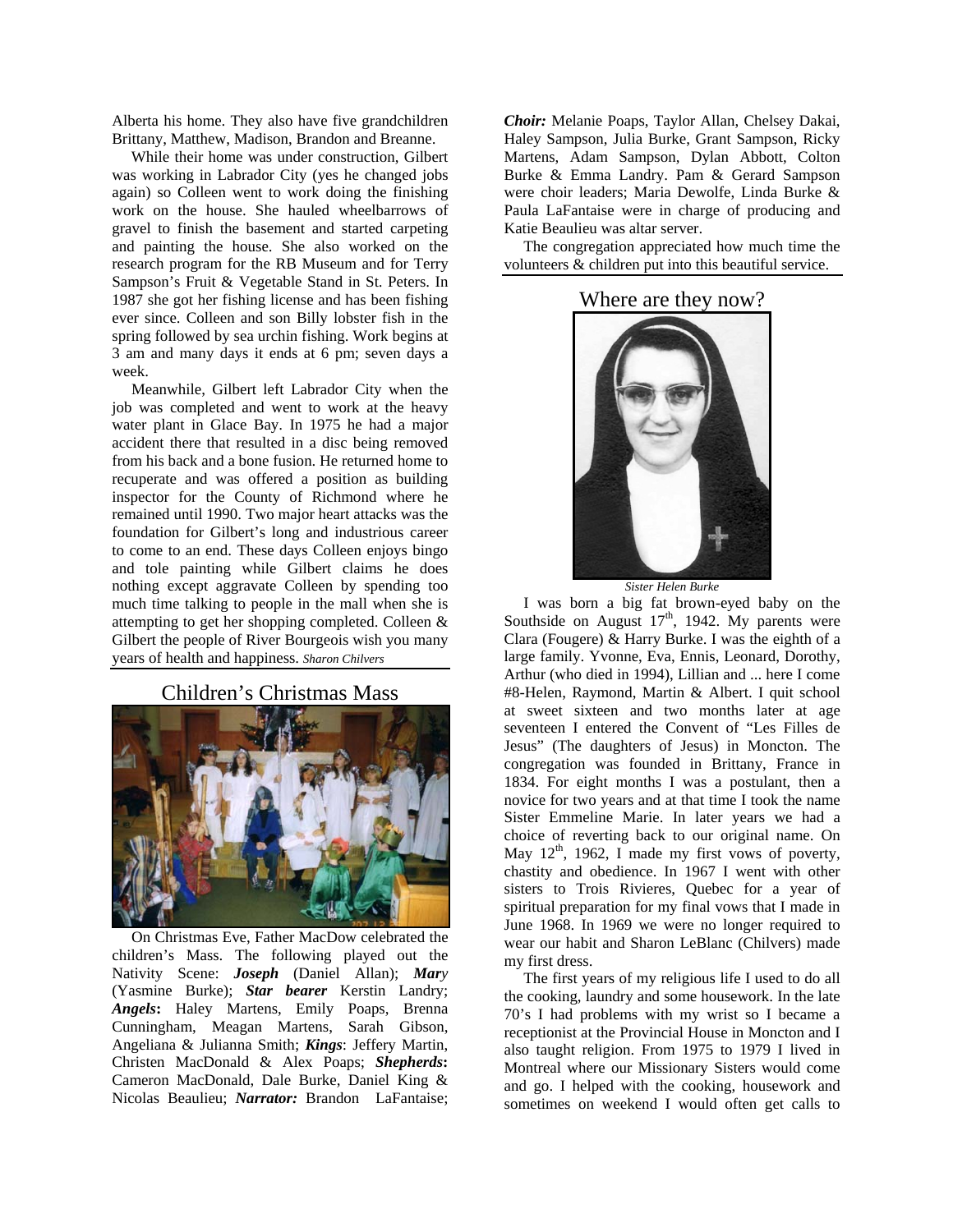baby-sit. One day a six year girl asked me if I would be her mom and that she would keep the same dad. Another three year old girl told me as I was serving their supper "When you're here, you are our mom and when you're at the convent you're Sister Helen". I worked for a year at MacGillivrary Guest Home in Sydney in the Dietary Dept. One day a patient had thrown some food on the floor and I was on my knees picking up the mess, she looked at me and said "Pray for me please". She was a lady with a very strong voice and around Christmas she would use it to sing "Silent Night, Holy Night, all is black, all is white". That reminded me of my young days when I use to sing "O come Molly Faithful" and "in a one horse soap and sleigh".

 In 1982, I along with other Sisters, traveled to France to visit the Mother House, to Italy to visit the shrine of St. Francis of Assisi and to the Vatican where I met and shook hands with Pope John Paul II.



*Sister Helen in the middle shaking hands with Pope Jean Paul* 

 When I was in D'Escousse, I taught religion where a grade one student said he was going to marry me. The week after he talked about his girlfriend at school; and I said "Cody I thought I was your girlfriend" and he said "I talked to my mom and dad and they said nuns and priests weren't allowed to get married". He was a bright boy. In D'Escousse and later in Arichat I spent a lot of time visiting the sick and bringing Holy Communion to the sick and shutin. I also worked in Pastoral Care at the Strait Regional Hospital and one day as I was giving a patient Communion I said "Body of Christ" and he replied "Okey-dokey" instead of Amen. I used to bring two, three gallons of ice water from the Arichat Convent and some patients would tell me that it was better than rum and whiskey. I wonder if a person in good health would respond the same way. For several years I have been doing recycling by picking bottles & cans and giving the money to the needy. One day a fisherman asked what I was doing and after I told him he went back to his boat and gave me \$100. He was my angel. Sister Nancy Gerrior would call me "Mother Theresa of the gutters".

 In Oct. 2001 I left Arichat to return to Moncton. I was surprised to see how the people were grateful for the little things that I had done for them. I will never forget the Sisters at Arichat Convent, RB CWL, the Isle Madame Parishes, Strait Richmond Hospital, my friends & family.

In 2007 I celebrated my  $45<sup>th</sup>$  Anniversary as a Sister, I turned sixty-five and received my first old age security cheque. Some thought I was going to have a big party but all I did was sign it and gave it to the Order. Nowadays I work as a receptionist at the Vice Provincial House in Moncton. God Bless you all. *Sister Helen Burke* 

*Thanks to Sister Helen for sharing her story. We would like to hear from anyone else who would like to share theirs.* 



 Congratulations to St. John the Baptist CWL on winning the plaque for best Christmas tree at the 12thAnnual Festival of Trees in St. Peters last November. The tree won the honors in the Best Organization category. The result of an idea by Elaine Burke to bring *Christ back into Christmas*; it was decorated by all the traditional ornaments of the season which were loaned by members. Elaine has lots of ideas for next year.

#### Fred Doary's Diary

 *Mable Digout* died June 3/47 in Antigonish Hospital. Whitney McPhee went for the remains June 4/47 accompanied by Ernest Digout and she was buried June 6/47 in St. Peters cemetery at 0900 in a